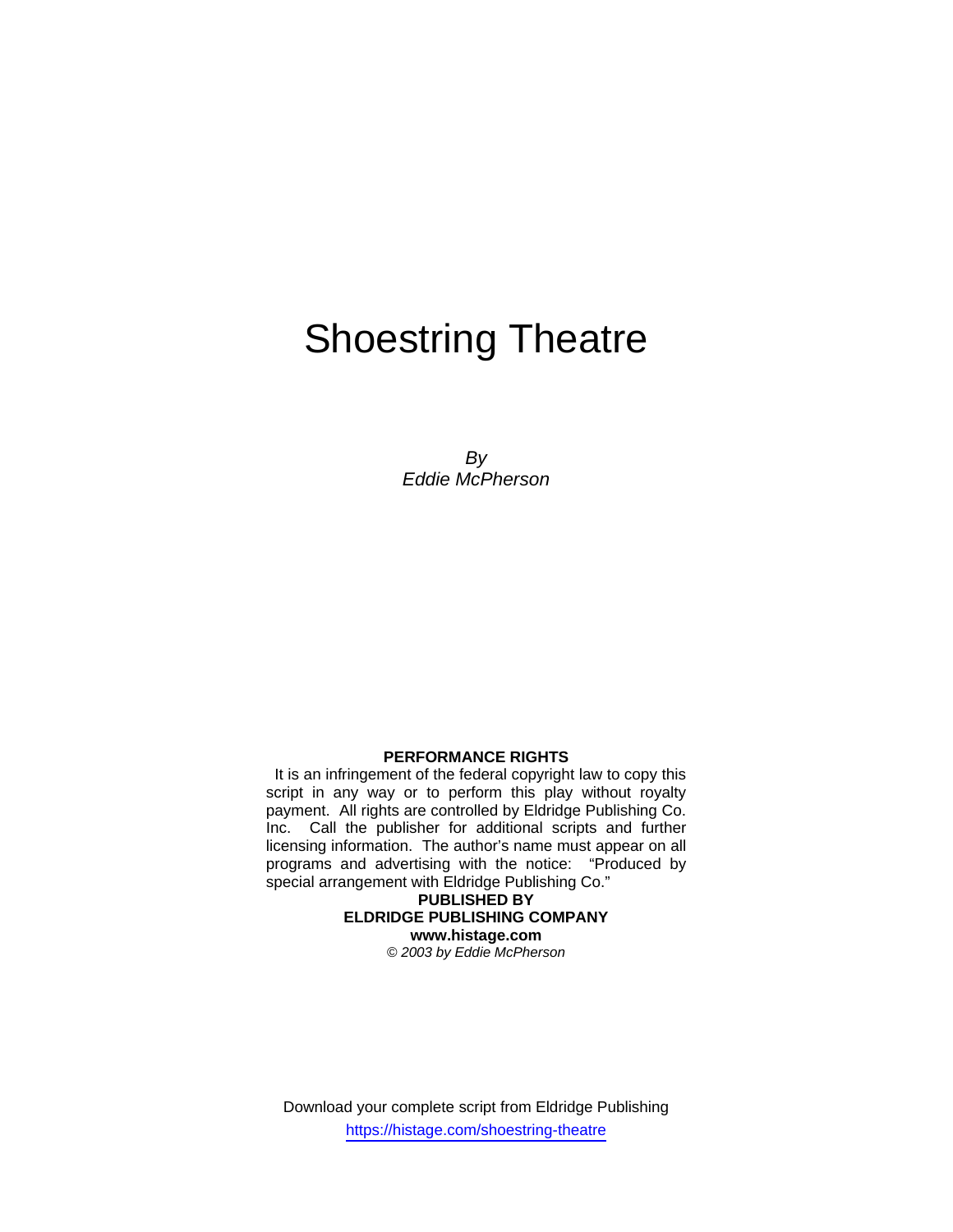*Shoestring Theatre - 2 -* 

#### **DEDICATION**

To my wonderful and talented drama students who brought these characters to life for the first time. Your comments and suggestions were invaluable.

*The Playwright, Eddie McPherson* 

### **STORY OF THE PLAY**

Sanders is very upset. The budget that is to fund his opening show of the new theatre season is being cut by eighty percent. This particular play is to be an epic retelling of the timeless classic, "Cinderella," an expensive show that includes grand costumes, elaborate sets, and high-priced special effects. But how is he expected to pull off such a spectacle with practically no money?

To add insult to injury, Sanders learns that the reason his budget is cut is because Mrs. Brakes, the executive director of the theatre, and her pal Bonnie, the president of the board of directors, have embezzled the "Cinderella" money to fund a nice long cruise in the Caribbean. Sanders is outraged and decides to take matters into his own hands. "If it's a low-budget show they want, it's a low-budget show they'll get," he tells a friend.

He rounds up some local yokels with no acting experience and casts them in the show. He uses cardboard boxes for the set, paper confetti and flashlights for special effects, and a child's wagon for the royal carriage in which Cinderella rides to the ball. Cinderella's "beautiful" gown is even worse.

But revenge turns from sweet to bitter when Sanders learns that the trip planned was a surprise for him and his wife. Too late, the show has already opened. What a disaster ... that is until the reviews come in and the show is the hit of the season!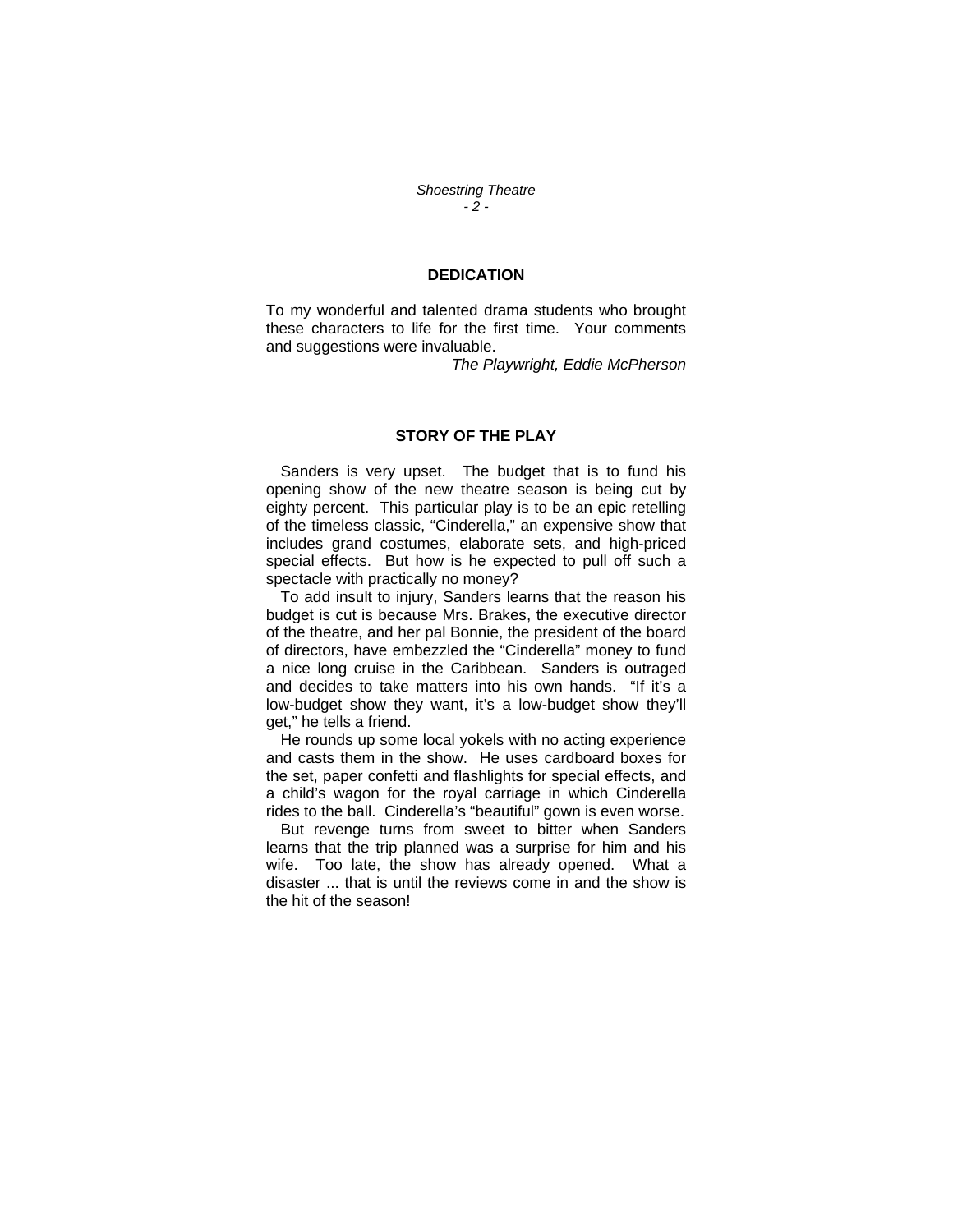*Shoestring Theatre - 3 -* 

## **CAST OF CHARACTERS**

*6 m, 11 w, extras*

**SANDERS:** Director of a play at a local theatre. **MRS. BRAKES:** The theatre's executive director. **BRUTUS:** A truck driver with a heart. (Plays the Prince.) **JED:** Brutus' employee. (Plays Mouse/Chauffeur.) **TED:** Brutus' employee. (Plays Cinderella's Father.) **ERVING:** Another employee. (Plays the Royal Announcer.) **GWEN:** A star who is her own favorite fan. **PEPPER:** Publicity chairman. (Plays Fairy Godmother.) **DENISE:** A theatre volunteer. (Serves as Narrator for the play.) **EVA:** Another volunteer. (Plays a Stepsister.) **MOLLY:** Another volunteer. (Also plays a Stepsister.) **CHRISSY:** Waitress at Herman's Bistro. (Plays the Stepmother.) **HERMAN:** Owns his own bistro. (Plays the King.) **AUBREY:** A talented, but crazy woman. (Plays Cinderella.) **MARY:** A bag lady and entrepreneur. (Plays the Queen.) **BONNIE:** President of the theatre's board of directors. **CAPRI:** The city's infamous theatre critic. **STAGEHANDS:** As Delivery Boy, Beast, Ball Guests and Doctor.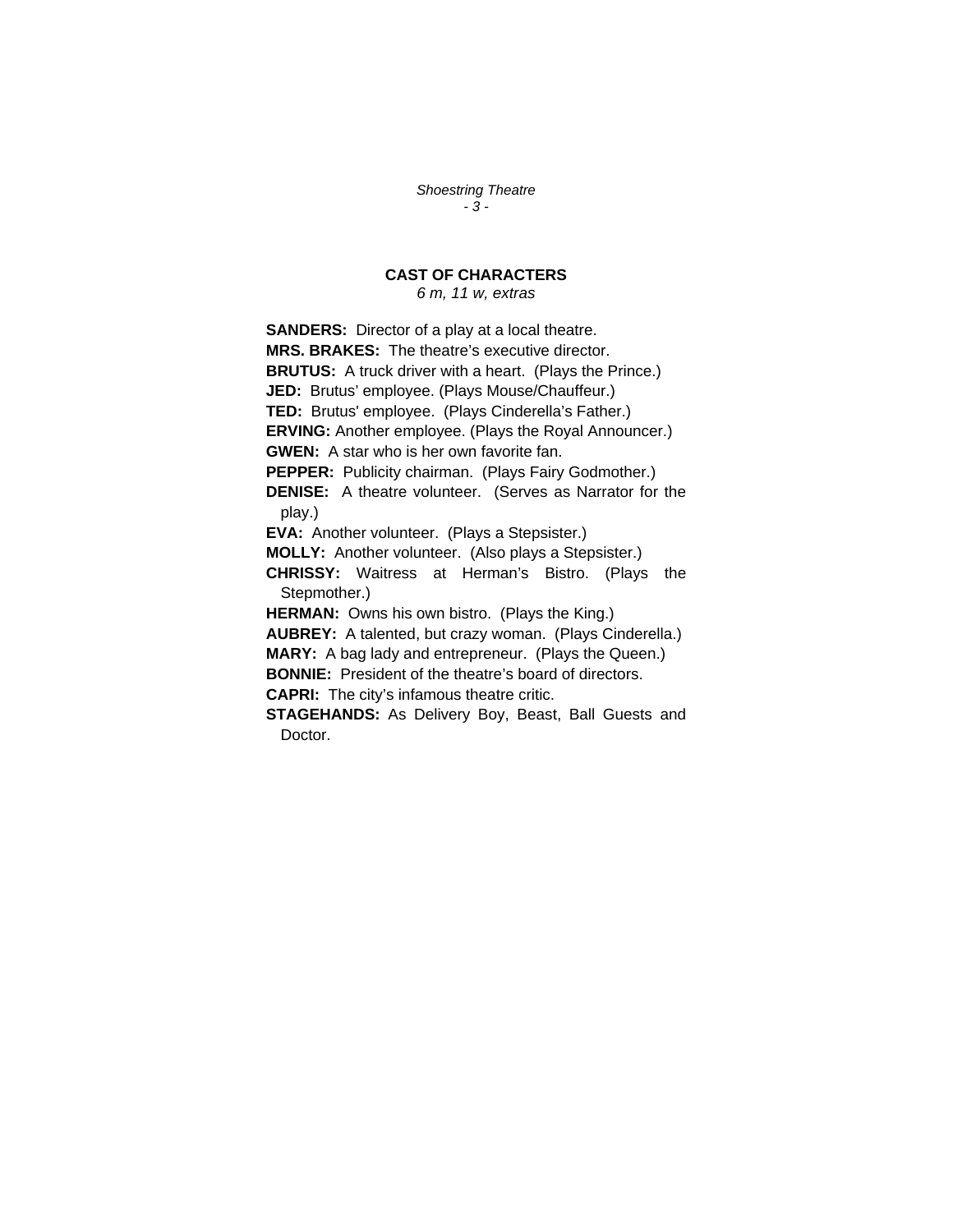*Shoestring Theatre - 4 -* 

## **PRODUCTION NOTES**

Act I takes place in the theatre's large general office. Act II is basically a bare stage with cheap, ugly sets and props brought on and off. It's important that everything look homemade. Ordinary cardboard is perfect for the cottages, the trees, etc. The beast is nothing more than a couple of stagehands covered in a brown cloth with the cutout picture of an animal's head on a long stick. The partition Aubrey stands behind to dress needs to be large enough to cover her but is nothing more than unpainted cardboard. The director or cast may come up with other creative ways to stage Sanders' low-budget production. Allow the people to enter and exit with momentum moving the action along quickly.

\*See additional notes at the end of the script.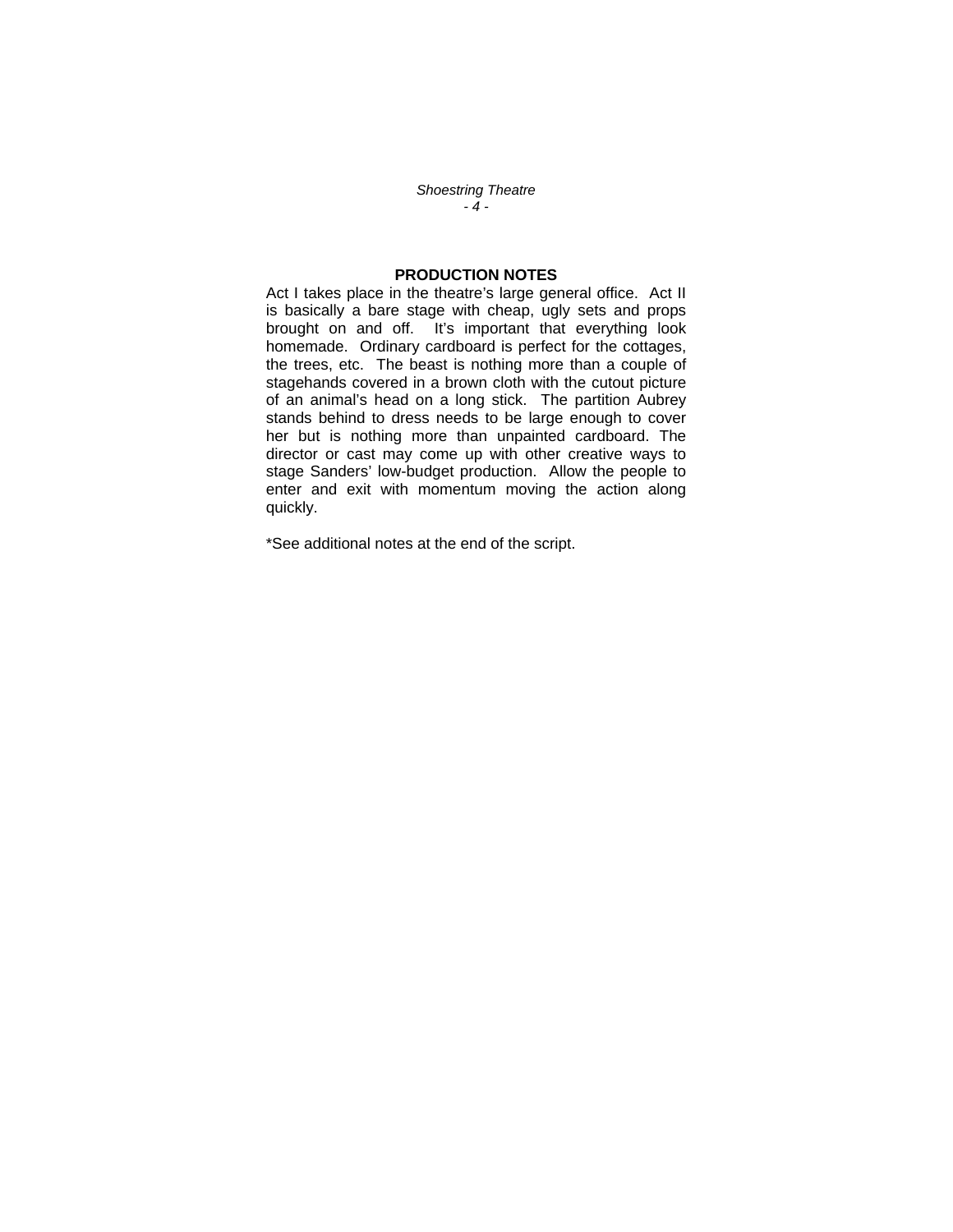## **ACT I Scene 1**

*(AT RISE: MRS. BRAKES ENTERS followed by a distraught SANDERS.)* 

SANDERS: What do you mean our budget has been cut? MRS. BRAKES: I'm sorry, Sanders, it had to be done. SANDERS: But the board approved the budget just two weeks ago.

MRS. BRAKES: Things have changed since then.

*(Large boxes sit in a stack. They are labeled in bold letters: COSTUMES, CASTLE SET, CINDERELLA'S COACH, etc. BRUTUS, and his ASSISTANTS, dressed in coveralls, ENTER and start carting the boxes out on dollies.)* 

- SANDERS: *(Gesturing to boxes.)* We just received all of this from New York yesterday. Most of them haven't even been unpacked.
- MRS. BRAKES: I have spoken to the New York company this morning. All we are required to pay is shipping as long as we get them back today.
- SANDERS: *(To one of the moving GUYS.)* Bring that back, that's our castle! *(To MRS. BRAKES.)* How are we supposed to do "Cinderella" without a castle?
- MRS. BRAKES: We'll simply have to go a different route, that's all.
- SANDERS: That was a New York castle set. The board approved!
- MRS. BRAKES: And I told you things have changed.
- SANDERS: *(Watching a box go.)* Cinderella's gown. They're taking Cinderella's gown.
- MRS. BRAKES: *(Shouting after the WORKERS.)* Be careful with those boxes; the contents are very fragile!
- SANDERS: *(To HER.)* Please explain something to me, Mrs. Brakes. What could have happened so drastically between the board meeting two weeks ago and today that suddenly caused the budget to be cut by eighty percent?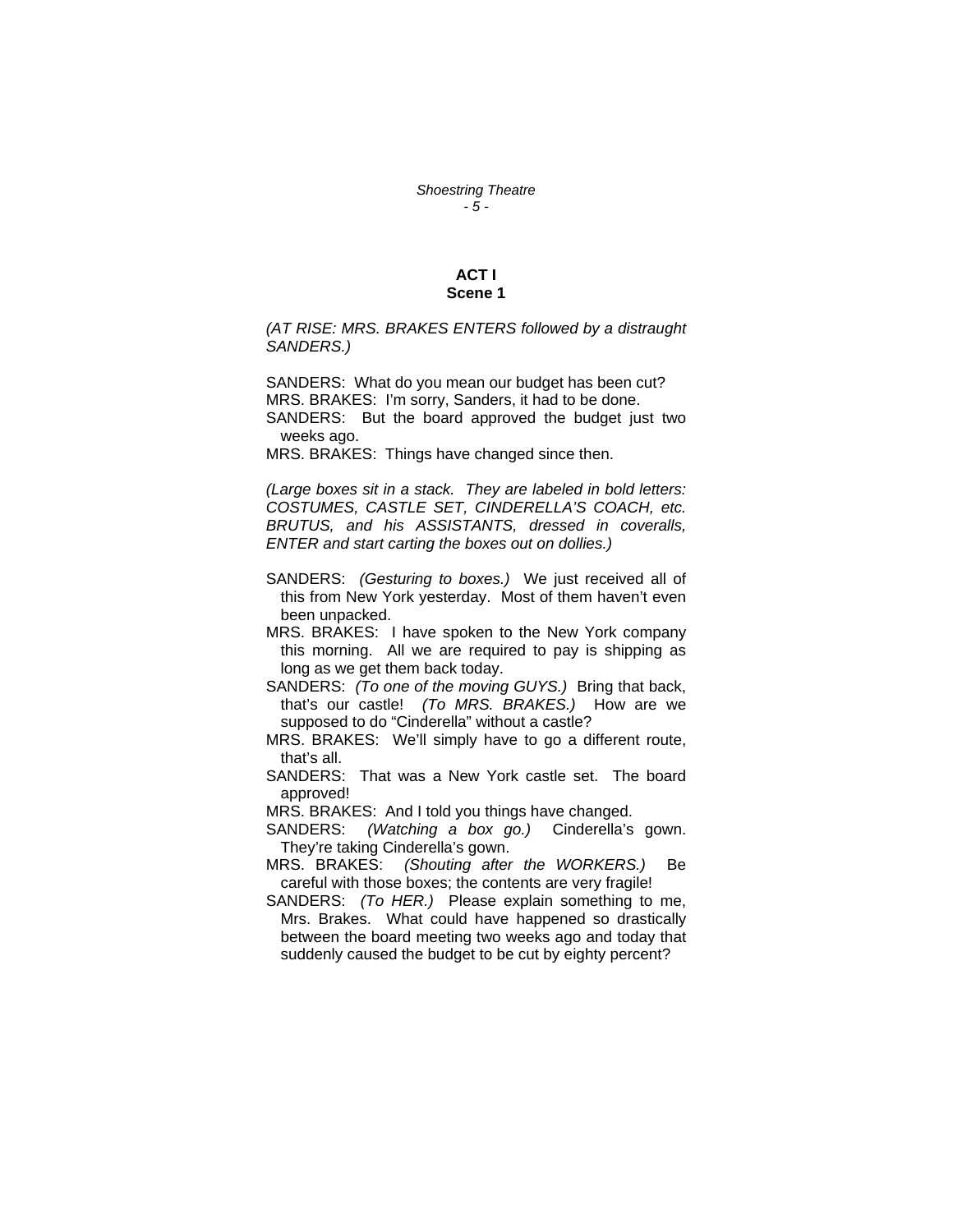- SANDERS: *(Continued.)* Twenty percent I could understand; forty percent I could understand; but eighty percent I can't understand.
- MRS. BRAKES: Unexpected expenses with the company have arisen. Things like this happen all the time with companies. It shouldn't be such a surprise to you, Sanders.
- SANDERS: But to have all that money stripped away without an explanation.
- MRS. BRAKES: *(Stopping and looking at HIM for the first time.)* I feel just as badly as you do about this whole thing, but it's really out of my hands.
- SANDERS: *(Crossing and watching another box being carted away; speaking to the WORKERS sarcastically.)*  Go ahead! Take it all away! Take away my lifelong dream of directing the most beautiful production of a classic tale the world has ever seen! Don't look back! It's just another job to you! They're only cardboard boxes to you! Nothing!
- BRUTUS: *(Approaching with a big cigar in HIS mouth.)* Hey, Mister. You think this is easy for me? I happen to love "Cinderella."

SANDERS: YOU love "Cinderella"?

BRUTUS: Don't look so surprised. When I heard you were staging "Cinderella," I went home and told my little girl I would get her a ticket.

SANDERS: I'm sorry, I didn't realize ....

- BRUTUS: You know how hard it's going to be telling my little angel there's not going to be a "Cinderella"?
- MRS. BRAKES: *(Approaching.)* But there will be a show, Mr. Big, Scary, Burley Man. Just because we have to send back this overpriced, Broadway-rental merchandise doesn't mean there's not going to be a production.

BRUTUS: It doesn't?

SANDERS: *(To MRS. BRAKES.)* I have a reputation to think about. You cut my budget by eighty percent and expect me to direct a dignified show? It's "Cinderella" not "Tobacco Road." There's a coach ride on a moonlit evening. A ballroom dance in the main hall of a castle. Special effects with the fairy godmother.